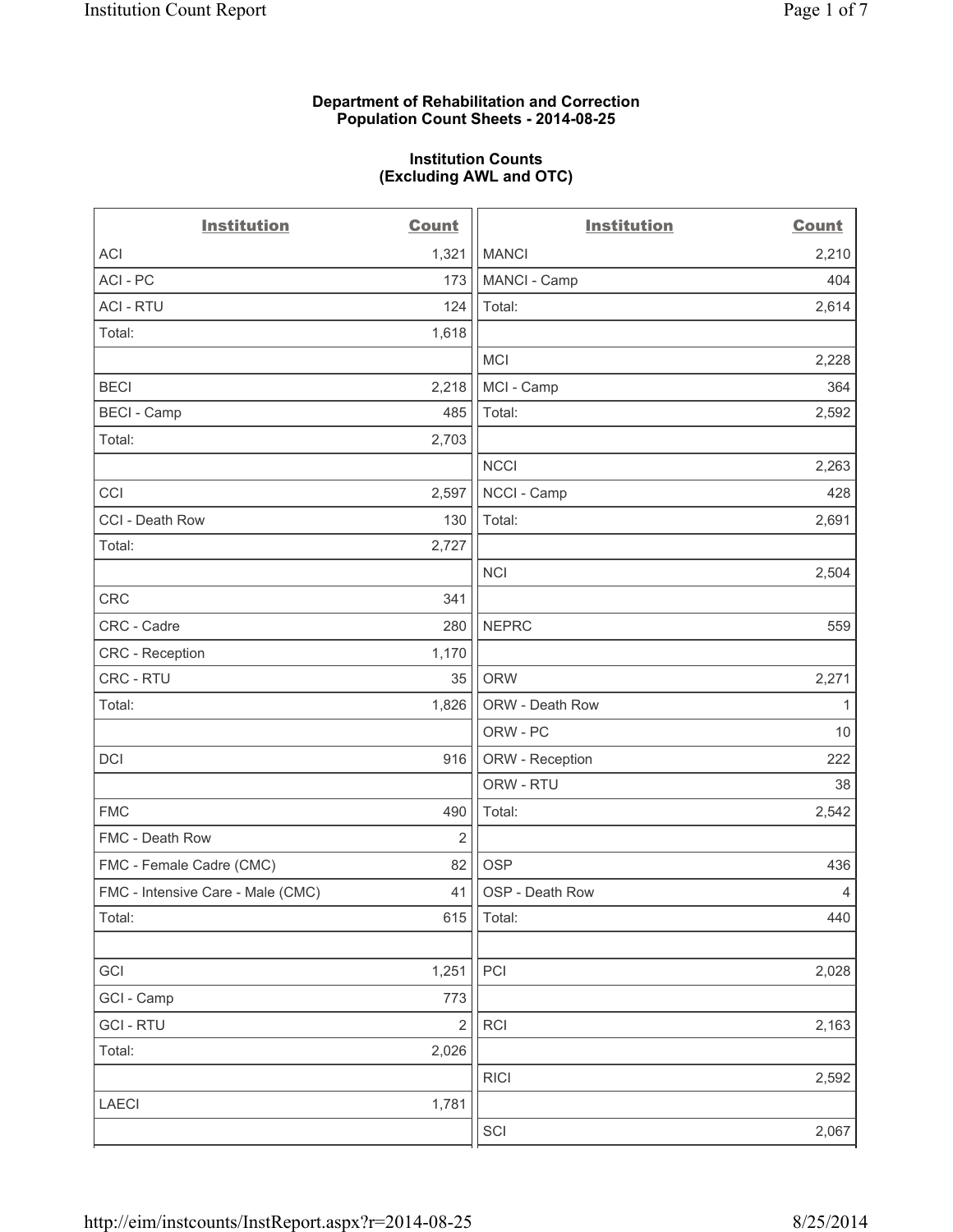|                          |       |             | <b>Total Population:</b> | 50,482 |
|--------------------------|-------|-------------|--------------------------|--------|
| Total:                   | 2,452 |             |                          |        |
| MACI - Youth             | 24    | Total:      |                          | 1,399  |
| MACI - Minimum           | 1,414 | WCI - RTU   |                          | 35     |
| <b>MACI</b>              | 1,014 | <b>WCI</b>  |                          | 1,364  |
| Total:                   | 1,483 | <b>TOCI</b> |                          | 1,020  |
| <b>LORCI - Reception</b> | 998   |             |                          |        |
| LORCI - Cadre            | 230   | Total:      |                          | 1,534  |
| <b>LORCI</b>             | 255   | TCI - Camp  |                          | 444    |
|                          |       | <b>TCI</b>  |                          | 1,090  |
| LOCI                     | 2,276 |             |                          |        |
|                          |       | Total:      |                          | 1,141  |
| Total:                   | 2,173 | SOCF - RTU  |                          | 59     |
| LECI - Camp              | 179   | <b>SOCF</b> |                          | 1,082  |
| LECI                     | 1,994 |             |                          |        |

\* The Total Population includes 37 Offenders with Reason Codes 30 & 31.

\*\* The Total Population includes 29 Offenders with Reason Code 0A.

## **Male Population by Security Level (Include AWL and Exclude OTC)**

| <b>Security Level</b>  | <b>Body</b> | <b>AWL</b> | $(-OTC)$ | <b>Total</b> |
|------------------------|-------------|------------|----------|--------------|
| Total Level 5          | 113         | 0          | 0        | 113          |
| Total Level 4          | 1,720       | 19         | 18       | 1,721        |
| Total Level 3          | 10,962      | 131        | 96       | 10,997       |
| Total Level 2          | 17,604      | 273        | 170      | 17,707       |
| <b>Total Level 1</b>   | 15,751      | 239        | 121      | 15,869       |
| <b>Total Death Row</b> | 137         | 1          | 0        | 138          |
| <b>Total Male</b>      | 46,287      | 663        | 405      | 46,545       |

# **Female Population by Institution (Include AWL and Exclude OTC)**

| <b>Institution</b>       | <b>Body</b> | <b>AWL</b> | <u>(-OTC)</u> | <b>Total</b> |
|--------------------------|-------------|------------|---------------|--------------|
| <b>DCI</b>               | 916         | 13         | 9             | 920          |
| <b>FMC</b>               | 25          |            | 0             | 26           |
| FMC - Female Cadre (CMC) | 82          | 0          | 0             | 82           |
| <b>NEPRC</b>             | 559         | 9          | 4             | 564          |
| <b>ORW</b>               | 2,271       | 61         | 34            | 2,298        |
| ORW - Death Row          |             | 0          |               |              |
| ORW - PC                 | 10          | $\Omega$   | 0             | 10           |
| ORW - Reception          | 222         |            |               | 222          |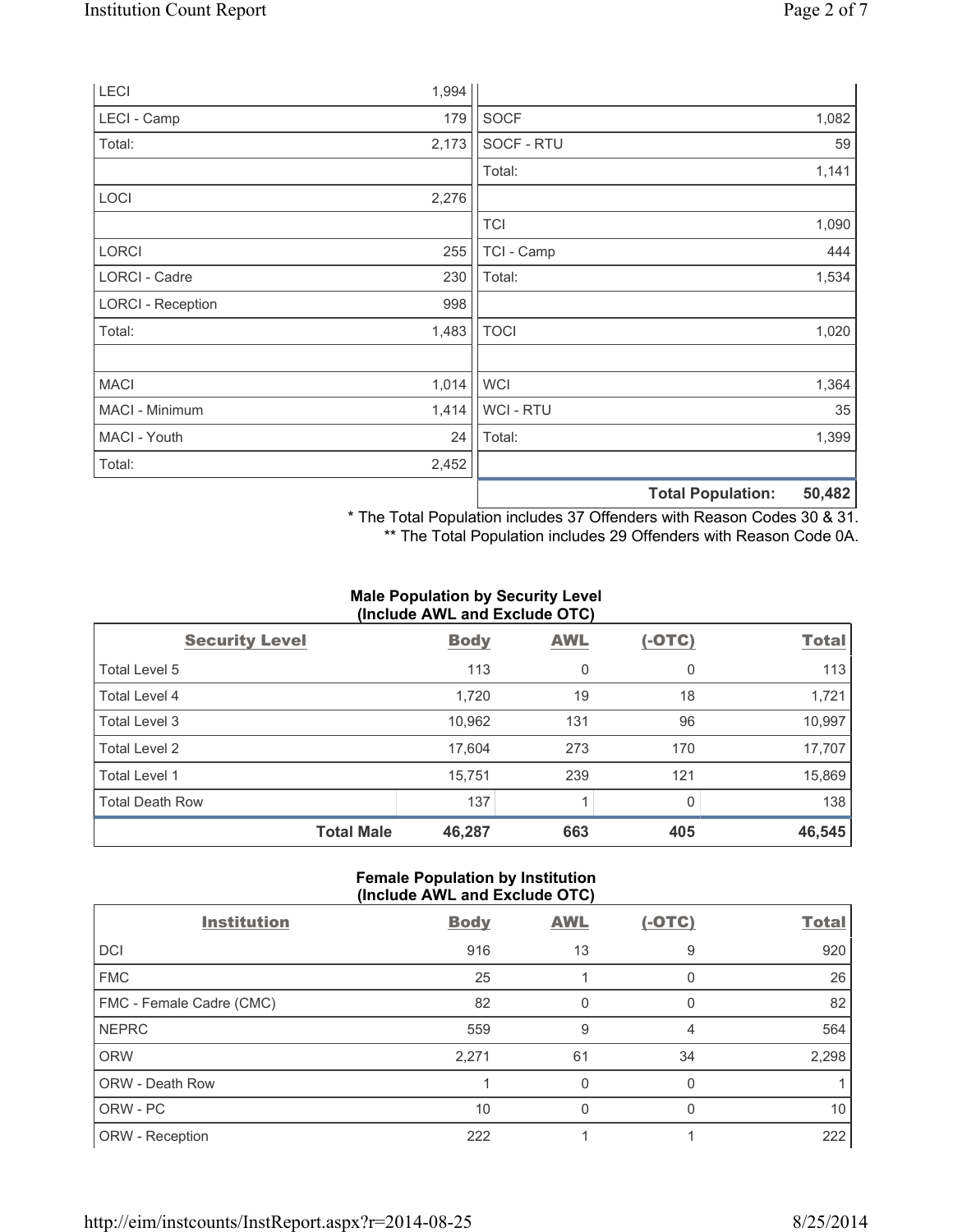| <b>ORW - RTU</b> |                          | 38     |     |     | 38     |
|------------------|--------------------------|--------|-----|-----|--------|
|                  | <b>Total Female</b>      | 4.124  | 85  | 48  | 4,161  |
|                  |                          |        |     |     |        |
|                  | <b>Total Population:</b> | 50,411 | 748 | 453 | 50,706 |

### **Male Population by Institution: Security Level 5 (Include AWL and Exclude OTC)**

|              | <b>Institution</b>   | <b>Body</b> | <b>AWL</b> | $(-OTC)$ | <b>Total</b> |
|--------------|----------------------|-------------|------------|----------|--------------|
| <b>MANCI</b> |                      |             |            |          |              |
| <b>OSP</b>   |                      | 111         |            |          |              |
| <b>TOCI</b>  |                      |             |            |          |              |
|              | <b>Total Level 5</b> | 113         |            |          | 113          |

# **Male Population by Institution: Security Level 4 (Include AWL and Exclude OTC)**

| <b>Institution</b>                | <b>Body</b>    | <b>AWL</b>          | $(-OTC)$            | <b>Total</b>   |
|-----------------------------------|----------------|---------------------|---------------------|----------------|
| <b>ACI</b>                        | $\overline{2}$ | 0                   | 0                   | $\sqrt{2}$     |
| ACI-PC                            | 3              | $\mathbf 0$         | $\mathsf 0$         | 3              |
| CRC                               | $\,6\,$        | $\mathsf{O}\xspace$ | $\mathbf 0$         | $\,6\,$        |
| CRC - Reception                   | $\mathfrak{S}$ | $\mathbf 0$         | $\mathsf 0$         | $\sqrt{3}$     |
| CRC - RTU                         | $\overline{4}$ | $\mathbf 0$         | 0                   | $\overline{4}$ |
| FMC - Intensive Care - Male (CMC) | 1              | $\mathbf 0$         | $\mathsf 0$         | 1              |
| LECI                              | $\overline{4}$ | $\mathsf{O}\xspace$ | $\mathsf 0$         | 4              |
| LORCI                             | $\overline{4}$ | $\mathbf 0$         | $\mathsf 0$         | 4              |
| <b>LORCI - Reception</b>          | 1              | $\mathsf{O}\xspace$ | $\mathsf{O}\xspace$ | $\mathbf{1}$   |
| <b>MANCI</b>                      | 1              | $\mathbf{1}$        | 1                   | 1              |
| <b>MCI</b>                        | 1              | $\mathsf{O}\xspace$ | $\mathsf{O}\xspace$ | 1              |
| <b>NCCI</b>                       | 1              | $\mathsf{O}\xspace$ | $\mathsf 0$         | 1              |
| <b>OSP</b>                        | 317            | $\overline{2}$      | $\overline{2}$      | 317            |
| <b>RCI</b>                        | 12             | $\mathbf{1}$        | $\mathsf 0$         | 13             |
| <b>SOCF</b>                       | 1,067          | 12                  | 12                  | 1,067          |
| SOCF - RTU                        | 58             | $\mathsf{O}\xspace$ | $\mathsf 0$         | 58             |
| <b>TCI</b>                        | 8              | $\mathsf{O}\xspace$ | $\mathsf{O}\xspace$ | $\,8\,$        |
| <b>TOCI</b>                       | 211            | $\overline{2}$      | $\overline{2}$      | 211            |
| <b>WCI</b>                        | 16             | 1                   | 1                   | 16             |
| <b>Total Level 4</b>              | 1,720          | 19                  | 18                  | 1,721          |

## **Male Population by Institution: Security Level 3 (Include AWL and Exclude OTC)**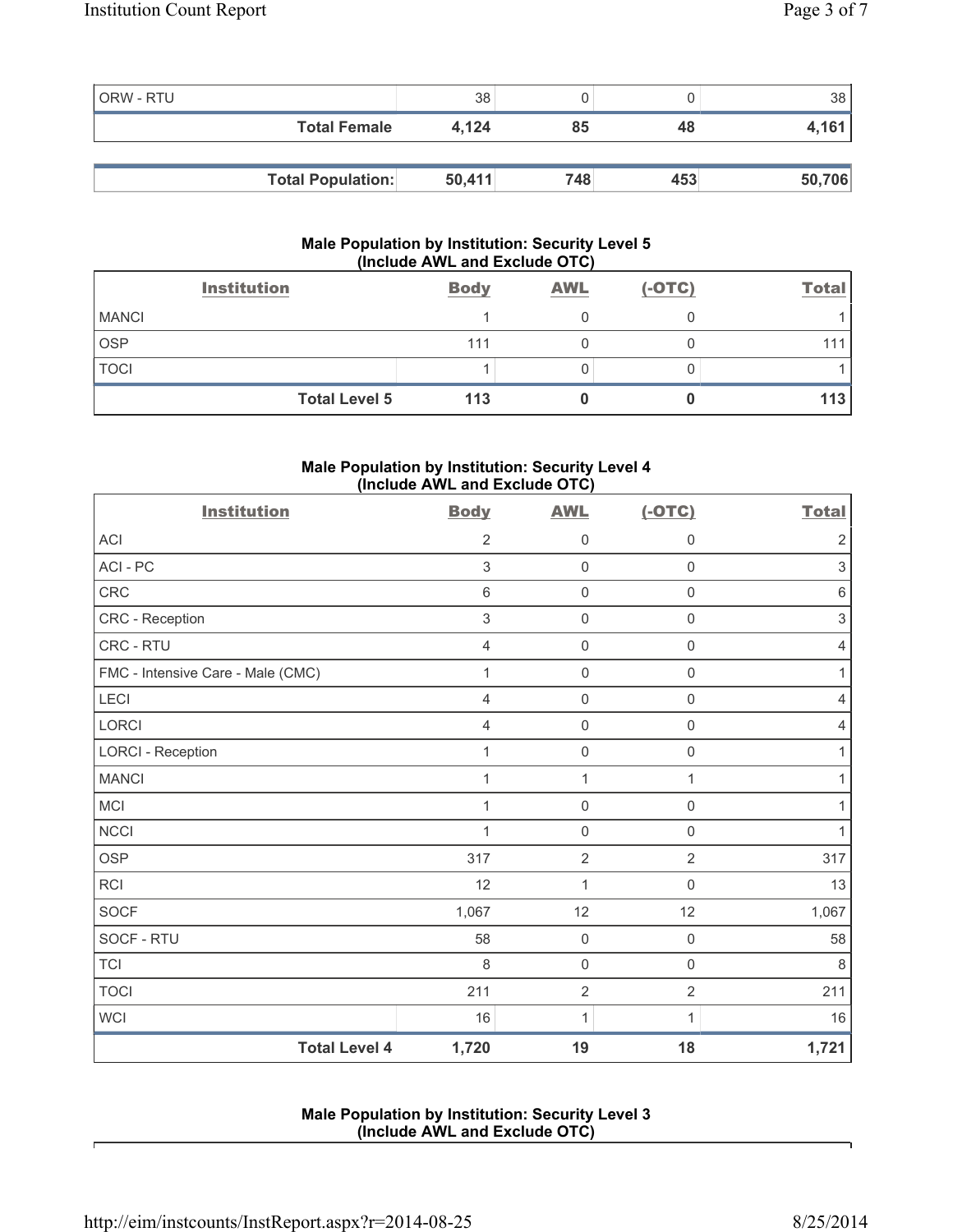| <b>Institution</b>                | <b>Body</b>      | <b>AWL</b>          | $(-OTC)$            | <b>Total</b>              |
|-----------------------------------|------------------|---------------------|---------------------|---------------------------|
| <b>ACI</b>                        | 20               | 1                   | 1                   | 20                        |
| ACI-PC                            | 74               | $\mathsf 0$         | $\mathsf 0$         | 74                        |
| <b>ACI - RTU</b>                  | $\mathbf{1}$     | $\mathsf{O}\xspace$ | $\mathsf 0$         | 1                         |
| <b>BECI</b>                       | 10               | $\mathbf{1}$        | 1                   | $10$                      |
| CCI                               | $\overline{4}$   | $\mathsf{O}\xspace$ | $\mathsf 0$         | $\overline{4}$            |
| CRC                               | 98               | $\overline{4}$      | $\overline{2}$      | 100                       |
| CRC - Cadre                       | 220              | $\mathbf 0$         | $\mathsf{O}\xspace$ | 220                       |
| CRC - Reception                   | 653              | 14                  | 10                  | 657                       |
| CRC - RTU                         | $\boldsymbol{9}$ | $\mathsf{O}\xspace$ | $\mathsf 0$         | 9                         |
| <b>FMC</b>                        | $\mathfrak{S}$   | $\mathsf{O}\xspace$ | $\mathsf 0$         | $\ensuremath{\mathsf{3}}$ |
| FMC - Intensive Care - Male (CMC) | 10               | $\mathbf 0$         | $\mathsf{O}\xspace$ | $10$                      |
| <b>LAECI</b>                      | 13               | $\mathsf{O}\xspace$ | $\mathsf 0$         | 13                        |
| LECI                              | 1,820            | 18                  | 15                  | 1,823                     |
| LOCI                              | $\boldsymbol{9}$ | $\mathsf{O}\xspace$ | $\mathsf{O}\xspace$ | $9\,$                     |
| <b>LORCI</b>                      | 60               | 21                  | 15                  | 66                        |
| LORCI - Cadre                     | 216              | $\mathsf{O}\xspace$ | $\mathsf{O}\xspace$ | 216                       |
| <b>LORCI - Reception</b>          | 447              | $\sqrt{2}$          | $\overline{2}$      | 447                       |
| <b>MACI</b>                       | $\,$ 3 $\,$      | $\mathsf{O}\xspace$ | $\mathsf 0$         | $\ensuremath{\mathsf{3}}$ |
| MACI - Youth                      | 5                | $\mathbf 0$         | $\mathsf 0$         | $\sqrt{5}$                |
| <b>MANCI</b>                      | 2,151            | 21                  | 15                  | 2,157                     |
| MCI                               | 3                | $\mathbf{1}$        | $\mathsf 0$         | 4                         |
| <b>NCCI</b>                       | $\overline{4}$   | $\mathsf{O}\xspace$ | $\mathsf 0$         | $\overline{4}$            |
| <b>NCI</b>                        | 23               | $\mathsf{O}\xspace$ | $\mathsf{O}\xspace$ | 23                        |
| <b>OSP</b>                        | $\mathbf{1}$     | $\mathsf{O}\xspace$ | $\mathsf 0$         | $\mathbf{1}$              |
| PCI                               | 48               | 4                   | $\mathsf{O}\xspace$ | 52                        |
| <b>RCI</b>                        | 1,961            | $20\,$              | 17                  | 1,964                     |
| <b>RICI</b>                       | $\overline{7}$   | $\mathsf 0$         | $\mathsf 0$         | $\overline{7}$            |
| SCI                               | $\overline{4}$   | $\mathsf{O}\xspace$ | $\mathsf{O}\xspace$ | $\overline{4}$            |
| <b>SOCF</b>                       | 14               | $\mathsf 0$         | $\mathsf 0$         | 14                        |
| SOCF - RTU                        | $\mathbf{1}$     | $\mathsf{O}\xspace$ | $\mathsf{O}\xspace$ | 1                         |
| <b>TCI</b>                        | 976              | 11                  | $\overline{7}$      | 980                       |
| TCI - Camp                        | $\mathbf{1}$     | $\mathsf 0$         | $\mathsf{O}\xspace$ | $\mathbf{1}$              |
| <b>TOCI</b>                       | 784              | $\overline{2}$      | $\overline{2}$      | 784                       |
| <b>WCI</b>                        | 1,275            | $10$                | $\,8\,$             | 1,277                     |
| WCI - RTU                         | 34               | $\mathbf{1}$        | 1                   | 34                        |
| <b>Total Level 3</b>              | 10,962           | 131                 | 96                  | 10,997                    |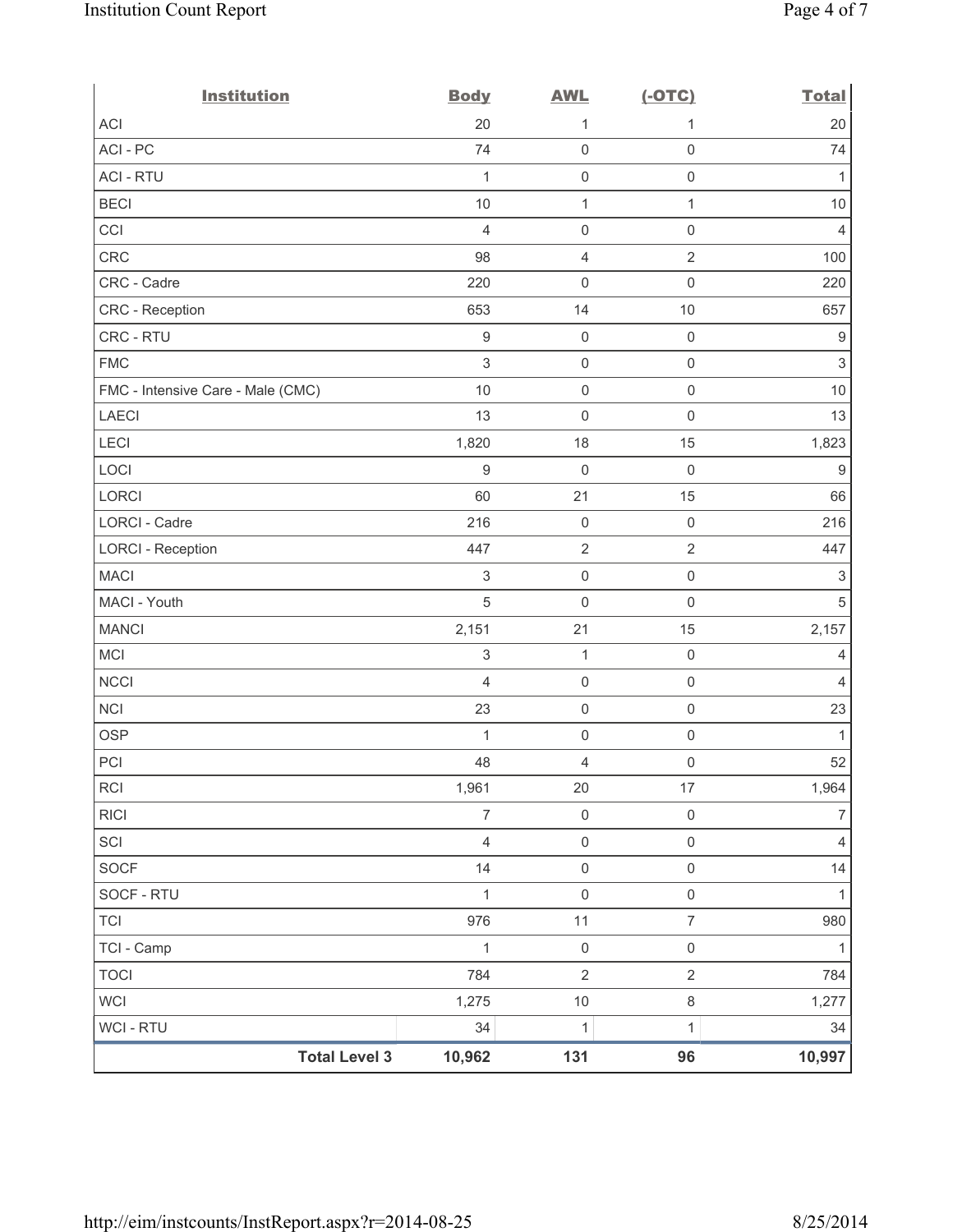| <b>Institution</b>                | (include AWL and Exclude OTC)<br><b>Body</b> | <b>AWL</b>                | $(-OTC)$                  | <b>Total</b> |
|-----------------------------------|----------------------------------------------|---------------------------|---------------------------|--------------|
| ACI                               | 576                                          | 4                         | $\sqrt{2}$                | 578          |
| ACI-PC                            | 70                                           | $\mathsf 0$               | $\mathsf 0$               | 70           |
| <b>ACI - RTU</b>                  | 84                                           | $\mathsf{O}\xspace$       | $\mathsf{O}\xspace$       | 84           |
| <b>BECI</b>                       | 1,535                                        | 33                        | 17                        | 1,551        |
| CCI                               | 1,721                                        | 21                        | 10                        | 1,732        |
| CRC                               | 106                                          | $\ensuremath{\mathsf{3}}$ | $\mathbf{1}$              | 108          |
| CRC - Cadre                       | 53                                           | $\mathsf{O}\xspace$       | $\mathsf{O}\xspace$       | 53           |
| CRC - Reception                   | 273                                          | $\,$ 5 $\,$               | $\,$ 5 $\,$               | 273          |
| CRC - RTU                         | 16                                           | $\mathsf 0$               | $\mathsf{O}\xspace$       | 16           |
| <b>FMC</b>                        | $9\,$                                        | $\mathbf{1}$              | $\mathsf{O}\xspace$       | 10           |
| FMC - Intensive Care - Male (CMC) | 18                                           | $\mathsf 0$               | $\mathsf{O}\xspace$       | 18           |
| GCI                               | 770                                          | $\overline{4}$            | $\overline{4}$            | 770          |
| <b>LAECI</b>                      | 1,180                                        | 28                        | 19                        | 1,189        |
| LECI                              | 152                                          | $\mathsf{O}\xspace$       | $\mathsf{O}\xspace$       | 152          |
| LOCI                              | 1,073                                        | $\overline{7}$            | $\,6\,$                   | 1,074        |
| <b>LORCI</b>                      | 114                                          | 20                        | 19                        | 115          |
| LORCI - Cadre                     | 8                                            | $\mathsf{O}\xspace$       | $\mathsf{O}\xspace$       | $\,8\,$      |
| <b>LORCI - Reception</b>          | 370                                          | $\boldsymbol{9}$          | $\,8\,$                   | 371          |
| <b>MACI</b>                       | 1,011                                        | $\,6\,$                   | $\mathbf{1}$              | 1,016        |
| MACI - Youth                      | 19                                           | $\sqrt{3}$                | $\sqrt{3}$                | 19           |
| <b>MANCI</b>                      | 49                                           | $\mathsf{O}\xspace$       | $\mathsf{O}\xspace$       | 49           |
| <b>MCI</b>                        | 1,722                                        | 28                        | 18                        | 1,732        |
| MCI - Camp                        | 1                                            | $\mathbf 0$               | $\mathsf{O}\xspace$       | 1            |
| NCCI                              | 1,681                                        | 24                        | 18                        | 1,687        |
| $\sf NCI$                         | 1,723                                        | 32                        | 20                        | 1,735        |
| PCI                               | 807                                          | 15                        | $\ensuremath{\mathsf{3}}$ | 819          |
| <b>RCI</b>                        | 190                                          | $\mathsf 0$               | $\mathsf{O}\xspace$       | 190          |
| <b>RICI</b>                       | 1,077                                        | 18                        | $\mathsf g$               | 1,086        |
| SCI                               | 1,042                                        | 12                        | $\overline{7}$            | 1,047        |
| <b>TCI</b>                        | 56                                           | $\mathsf{O}\xspace$       | $\mathsf{O}\xspace$       | 56           |
| TCI - Camp                        | 1                                            | $\mathsf 0$               | $\mathsf{O}\xspace$       | $\mathbf{1}$ |
| <b>TOCI</b>                       | 24                                           | $\mathsf{O}\xspace$       | $\mathsf{O}\xspace$       | 24           |
| <b>WCI</b>                        | 73                                           | $\mathsf{O}\xspace$       | $\mathsf{O}\xspace$       | 73           |
| <b>Total Level 2</b>              | 17,604                                       | 273                       | 170                       | 17,707       |

#### **Male Population by Institution: Security Level 2 (Include AWL and Exclude OTC)**

## **Male Population by Institution: Security Level 1 (Include AWL and Exclude OTC)**

Г

٦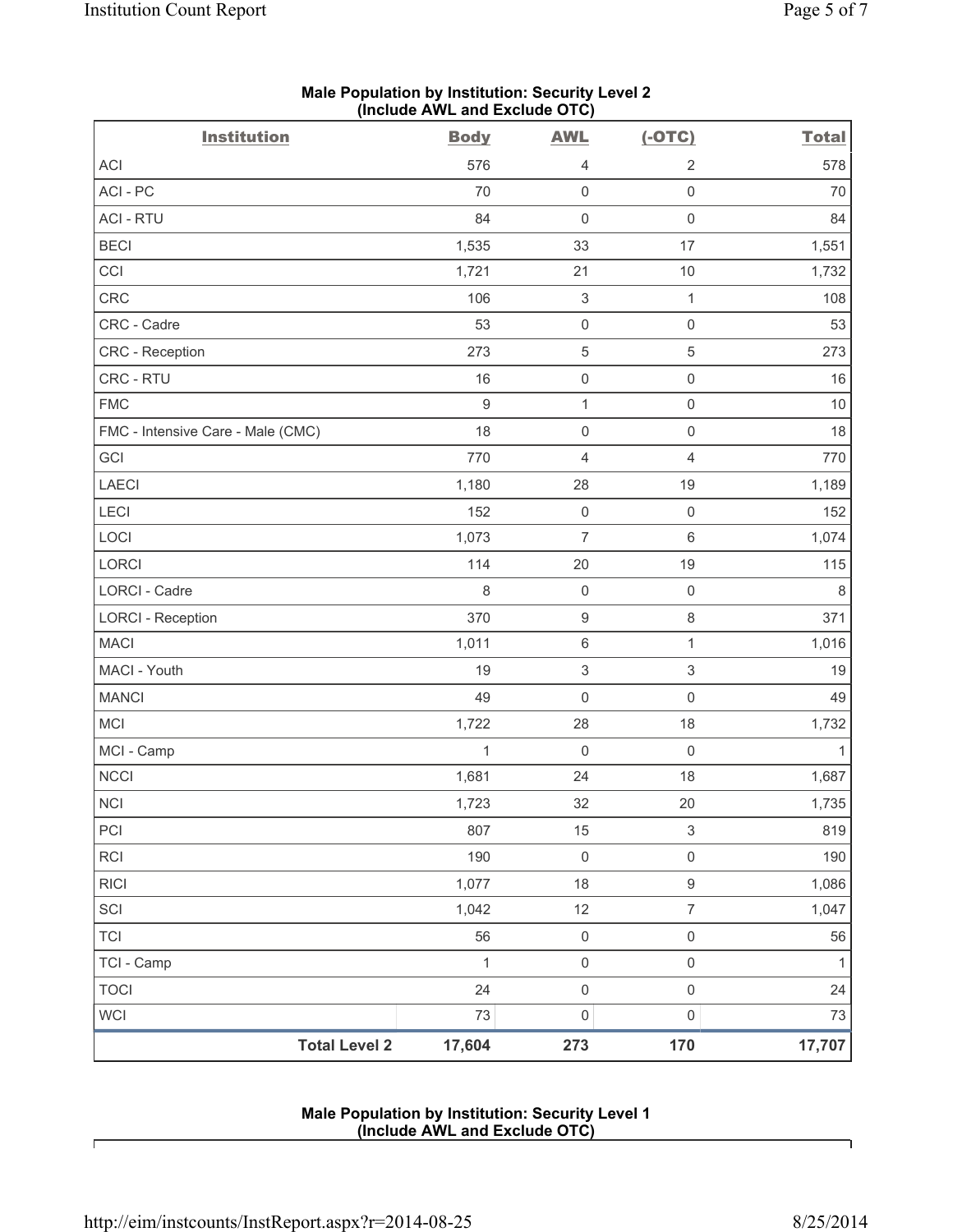| <b>Institution</b>                | <b>Body</b>    | <b>AWL</b>          | $(-OTC)$            | <b>Total</b>   |
|-----------------------------------|----------------|---------------------|---------------------|----------------|
| <b>ACI</b>                        | 723            | 6                   | $\overline{2}$      | 727            |
| ACI - PC                          | 26             | $\mathsf 0$         | $\mathsf 0$         | 26             |
| <b>ACI - RTU</b>                  | 39             | $\mathbf 0$         | $\mathsf 0$         | 39             |
| <b>BECI</b>                       | 673            | 19                  | 13                  | 679            |
| <b>BECI</b> - Camp                | 484            | $\mathsf{O}\xspace$ | $\mathsf 0$         | 484            |
| CCI                               | 872            | $\,6\,$             | 5                   | 873            |
| <b>CRC</b>                        | 69             | $\mathbf{1}$        | $\mathbf{1}$        | 69             |
| CRC - Cadre                       | $\overline{7}$ | $\mathsf{O}\xspace$ | $\mathsf{O}\xspace$ | $\overline{7}$ |
| CRC - Reception                   | 238            | $\overline{7}$      | 5                   | 240            |
| CRC - RTU                         | $\,6\,$        | $\mathsf{O}\xspace$ | $\mathsf 0$         | 6              |
| <b>FMC</b>                        | 453            | $\,$ 3 $\,$         | 1                   | 455            |
| FMC - Intensive Care - Male (CMC) | 12             | $\mathbf 0$         | $\mathsf{O}\xspace$ | 12             |
| GCI                               | 481            | 16                  | $\overline{4}$      | 493            |
| GCI - Camp                        | 773            | $\mathbf{1}$        | 1                   | 773            |
| <b>GCI-RTU</b>                    | $\overline{2}$ | $\mathbf 0$         | $\mathsf{O}\xspace$ | 2              |
| <b>LAECI</b>                      | 588            | 11                  | $\,6\,$             | 593            |
| LECI                              | 18             | $\mathbf{1}$        | $\mathsf 0$         | 19             |
| LECI - Camp                       | 179            | $\mathbf 0$         | $\mathsf{O}\xspace$ | 179            |
| LOCI                              | 1,194          | 10                  | $6\,$               | 1,198          |
| <b>LORCI</b>                      | 77             | 15                  | 12                  | 80             |
| LORCI - Cadre                     | $6\phantom{1}$ | $\mathsf{O}\xspace$ | $\mathsf 0$         | 6              |
| <b>LORCI - Reception</b>          | 180            | $\mathbf{1}$        | 1                   | 180            |
| MACI - Minimum                    | 1,414          | 25                  | 17                  | 1,422          |
| <b>MANCI</b>                      | 8              | $\,6\,$             | $\sqrt{2}$          | 12             |
| MANCI - Camp                      | 404            | $\mathbf{1}$        | $\mathbf{1}$        | 404            |
| MCI                               | 501            | $\,6\,$             | $\overline{2}$      | 505            |
| MCI - Camp                        | 363            | $\mathbf{1}$        | 1                   | 363            |
| <b>NCCI</b>                       | 577            | $\,6\,$             | 5                   | 578            |
| NCCI - Camp                       | 428            | $\mathbf{1}$        | 1                   | 428            |
| <b>NCI</b>                        | 758            | 17                  | $\boldsymbol{9}$    | 766            |
| <b>OSP</b>                        | $\,6\,$        | $\mathsf{O}\xspace$ | $\mathsf{O}\xspace$ | 6              |
| PCI                               | 1,173          | 29                  | $\boldsymbol{9}$    | 1,193          |
| <b>RICI</b>                       | 1,508          | 24                  | $\,6\,$             | 1,526          |
| SCI                               | 1,020          | 12                  | 5                   | 1,027          |
| <b>TCI</b>                        | 49             | 13                  | $\,6\,$             | 56             |
| TCI - Camp                        | 442            | $\mathbf 1$         | $\mathsf 0$         | 443            |
| <b>Total Level 1</b>              | 15,751         | 239                 | 121                 | 15,869         |

r